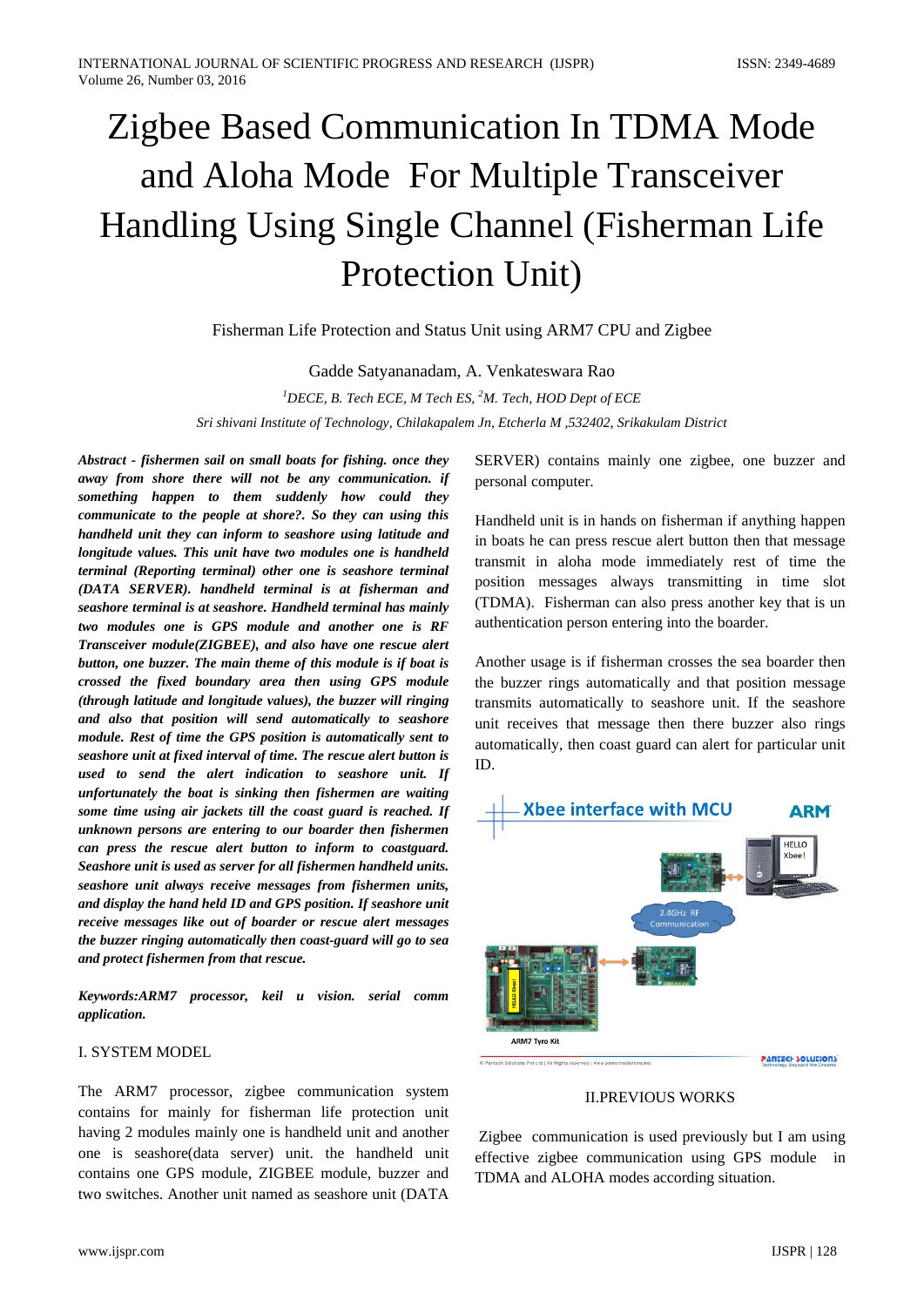# III.PROPOSED SYSTEM FEATURE

Handheld unit is in hands on fisherman if anything happen in boats he can press rescue alert button then that message transmit in aloha mode immediately rest of time the position messages always transmitting in time slot (TDMA). Fisherman can also press another key that is un authentication person entering into the boarder.

Another usage is if fisherman crosses the sea boarder then the buzzer rings automatically and that position message transmits automatically to seashore unit. If the seashore unit receives that message then there buzzer also rings automatically, then coast guard can alert for particular unit ID. The ARM7 processor, zigbee communication system contains for mainly for fisherman life protection unit having 2 modules mainly one is handheld unit and another one is seashore(data server) unit. the handheld unit contains one GPS module, ZIGBEE module, buzzer and two switches. Another unit named as seashore unit (DATA SERVER) contains mainly one zigbee, one buzzer and personal computer. Handheld unit is in hands on fisherman if anything happen in boats he can press rescue alert button then that message transmit in aloha mode immediately rest of time the position messages always transmitting in time slot (TDMA). Fisherman can also press another key that is un authentication person entering into the boarder. Another usage is if fisherman crosses the sea boarder then the buzzer rings automatically and that position message transmits automatically to seashore unit. If the seashore unit receives that message then there buzzer also rings automatically, then coast guard can alert for particular unit ID.



Specifications & Features:

- Two zigbee modules, one GPS module, with LPC2148 @ 5V DC
- $\Box$  Status of vehicle using ID number
- $\Box$  Long distance communication using external amplifiers.
- $\Box$  Personal computer for information data.
- $\Box$  GPS module for position tracking
- $\Box$  Low power consumption
- $\Box$  Handheld module for easy to handling.
- $\Box$  Buzzer for out of boarder indication.
- $\Box$  Operating voltage 12 or 5V
- $\Box$  Operating current 400ma (Approx)
- $\Box$  Diode protection for reverse polarity connection of DC supply to the PCB
- $\Box$  Onboard regulator for regulated supply to the kit
- $\Box$  Extremely easy to install
- ARM7 TDMI-S vCPU based design for greater flexibility

The System suitable for below applications:

- 1. Security Systems on boarders
- 2. Automatic position identification using GPS
- 3. Automatic monitoring system;
- 4. Pumping Stations, Tanks, Oil or Water levels;
- 5. Control vehicle application;
- 6. Automation System
- 7 Route mapping and alert applications.

## LPC2148 :

The ARM7 is part of the Advanced RISC Machines (ARM) family of general purpose 32-bit

microprocessors, which offer very low power consumption and price for high performance devices. The architecture is based on Reduced Instruction Set Computer (RISC) principles, and the instruction set and related decode mechanism are much simpler in comparison with micro programmed Complex Instruction Set Computers. This results in a high instruction throughput and impressive realtime interrupt response from a small and cost-effective chip.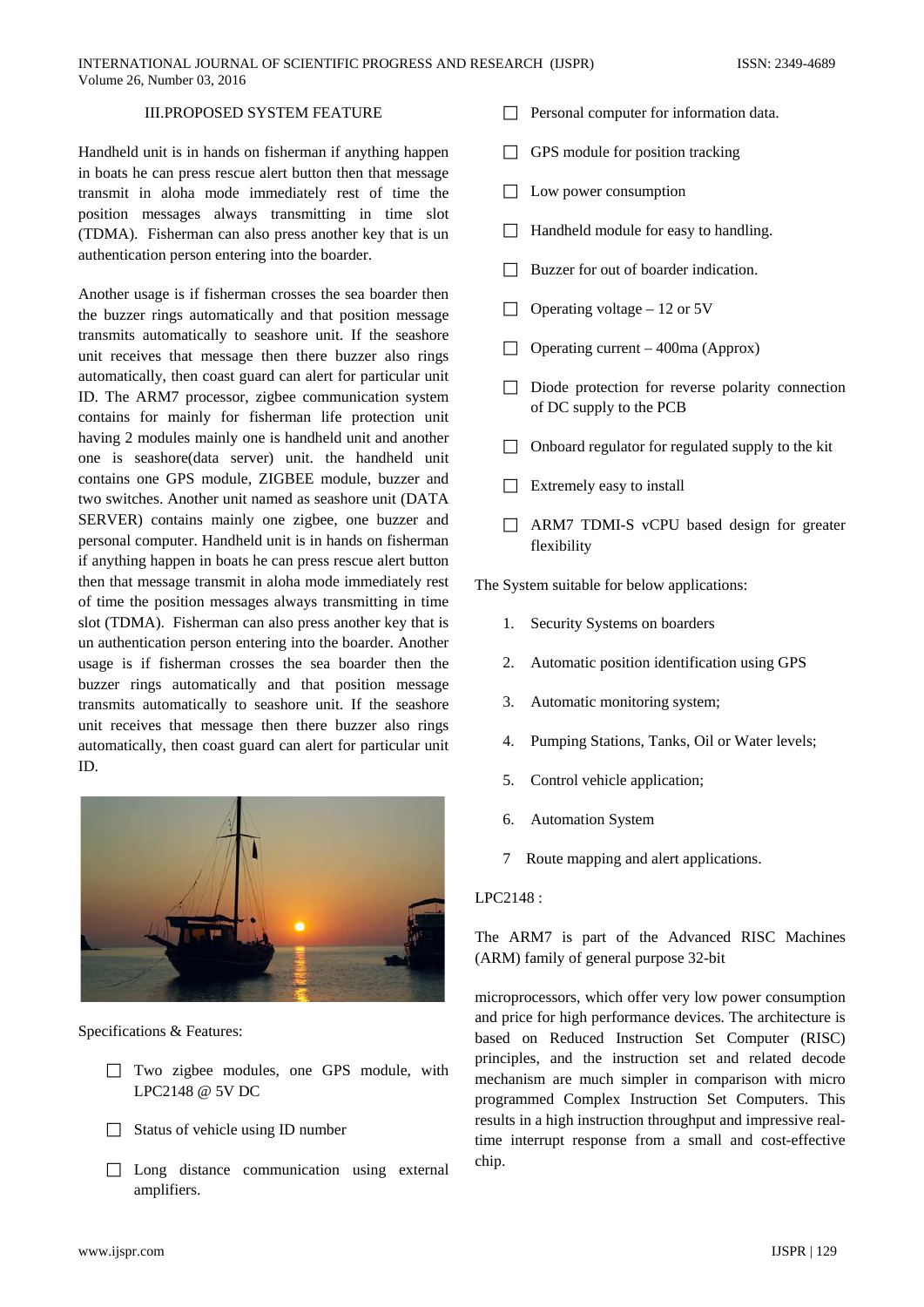

| Compiler          | $=$ Keil uvision 4 |
|-------------------|--------------------|
| <b>CPU</b>        | $= ARM 7 8 8$      |
| Memory            | $= 512$ KB flash   |
| <b>SRAM</b>       | $=$ 32 KB          |
| <b>USB</b> Memory | $= 2KB$            |

# IV EXPERIMENTAL RESULTS





Power up the full systems:

- ♣ Main Power supply PWR LED on
- ♣ On pi board PWR Led should be On

♣ ♣ Wait for 10 to 25 Seconds, for Boot up the systems, Access the system by Zigbee Network

# Application

♣ Just open the serial comm application on PC at seashore unit.

♣ observe if the buzzer is ringing at both side.

♣Set baud rate and PORT number on serial comm app.

♣ press the rescue alert button if anything happen on boat

♣ Press the un authentication button if any person entering to our boarder.

#### Buzzer:

If the buzzer is ringing at any side then observe what is happening both sides. If it is happening on boat then the fisher man sailing crosses boarder indication then he should come backside. If the buzzer is ringing at seashore side then there three cases 1. fisherman crosses the border. 2. Fisherman in rescue. 3. Un authorized person enter into our border.

## V CONCLUSION

.Handheld unit is in hands on fisherman if anything happen in boats he can press rescue alert button then that message transmit in aloha mode immediately rest of time the position messages always transmitting in time slot (TDMA). Fisherman can also press another key that is un authentication person entering into the boarder. Another usage is if fisherman crosses the sea boarder then the buzzer rings automatically and that position message transmits automatically to seashore unit. If the seashore unit receives that message then there buzzer also rings automatically, then coast guard can alert for particular unit ID. If the buzzer is ringing at any side then observe what is happening both sides. If it is happening on boat then the fisher man sailing crosses boarder indication then he should come backside. If the buzzer is ringing at seashore side then there three cases

- 1. fisherman crosses the border.
- 2. Fisherman in rescue.
- 3. Un authorized person enter into our border.

# VI. FUTURE SCOPE

For Future, up gradation of the system is made possible with use of octa core processor arm11 ..Simulation can be done yielding more hybridization of combinational results. with advanced innovations & market avialabilities made